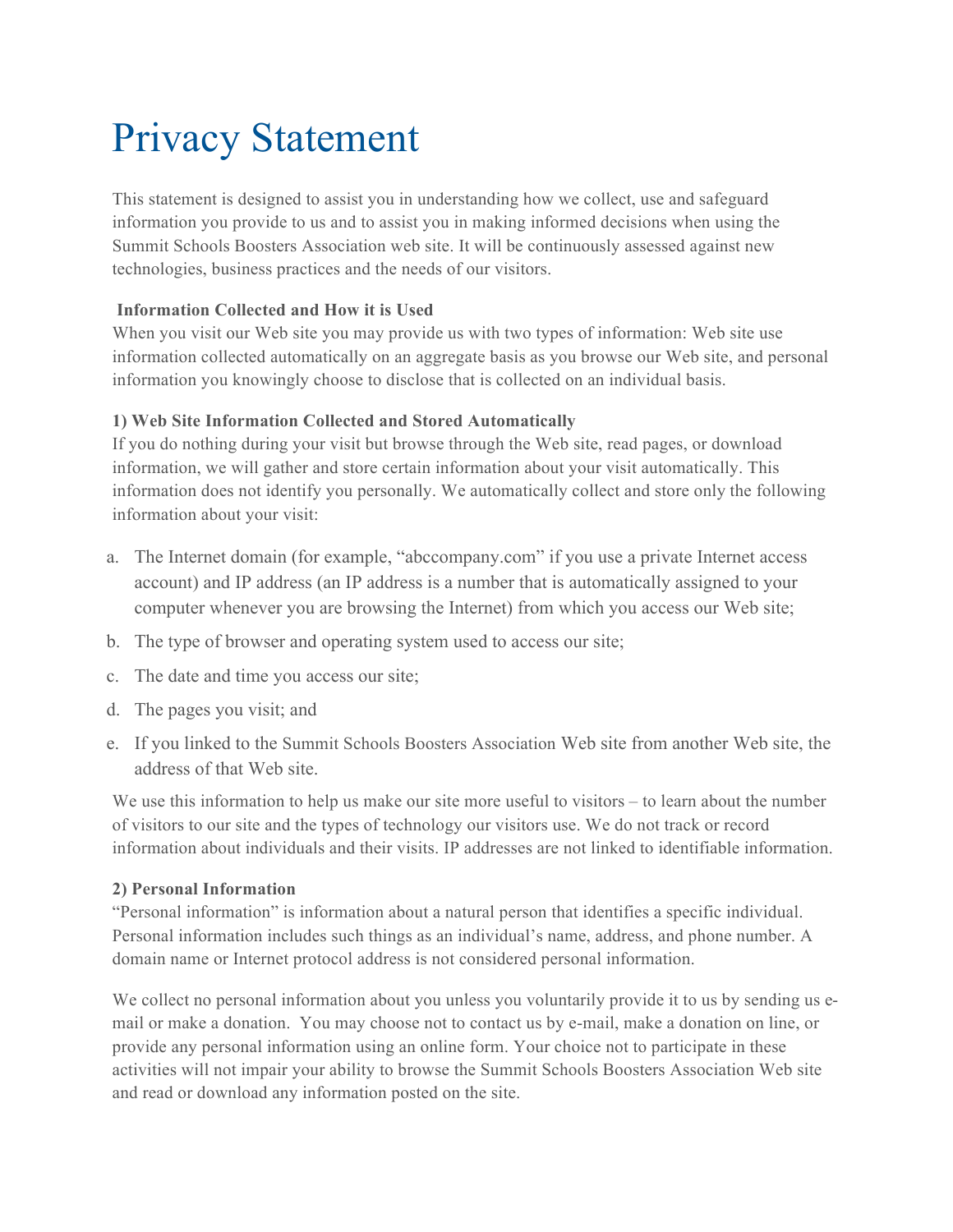If you choose to provide us with personal information — by sending an e-mail or by filling out a form with your personal information and submitting it to us through our Web site — we use that information to respond to your message and to help us get you the information you have requested. Moreover, we do not create individual profiles with the information you provide or give it to any private organizations. The Summit Schools Boosters Association does not collect information for commercial marketing or sell any information provided by users through this Web site to third parties.

The Boosters does not plan to divulge personal information collected or information disclosed voluntarily, but may be required to do so pursuant to State or Federal law.

If you believe that your personal information is being used for a purpose other than what was intended when submitted it, please contact the individual shown in the "Contact Information" section of this privacy policy.

### **3) Credit Card or Other Financial Information**

If you choose to make a donation via the Summit Schools Boosters Association web page, we request certain personally-identifiable information from you on our secure donation form. You must provide contact information such as name, email and billing address and financial information such as credit card number and expiration date. We use this information for billing purposes and to fulfill your donation. If we have trouble processing a donation, we will use this information to contact you

Please note we use an outside credit card processing company to bill for donations. To the best of our knowledge, these companies do not use personally identifiable information for any other purpose. At your request, we will provide you our list of third party agents and you may assess their privacy policies on your own

### **4) E-mail Privacy Warning/Security**

The security of your personal information is important to us. E-mail is not a secure medium. Personal information sent via the Internet can be intercepted. You may, therefore, wish to reconsider the advisability of sending messages that contain highly sensitive, personal information to this Internet address. We follow generally accepted industry standards to protect the personal information submitted to us; however, no method or transmission over the internet or method of electronic storage is 100% secure. Therefore, while we strive to use commercially acceptable means to protect your personal information, we cannot guarantee its absolute security. By sending your personalidentifiable information using our e-mail web forms, you agree to hold us harmless in the event that such information is intercepted during transmission or copied illegally, in whole or in part from our web server or other Boosters operated electronic storage media.

#### **Section A. Disclaimer**

The Summit Schools Boosters Association Web site may contain hypertext or links to other Internet computer sites which are not owned, operated, controlled or reviewed by the Boosters. These links